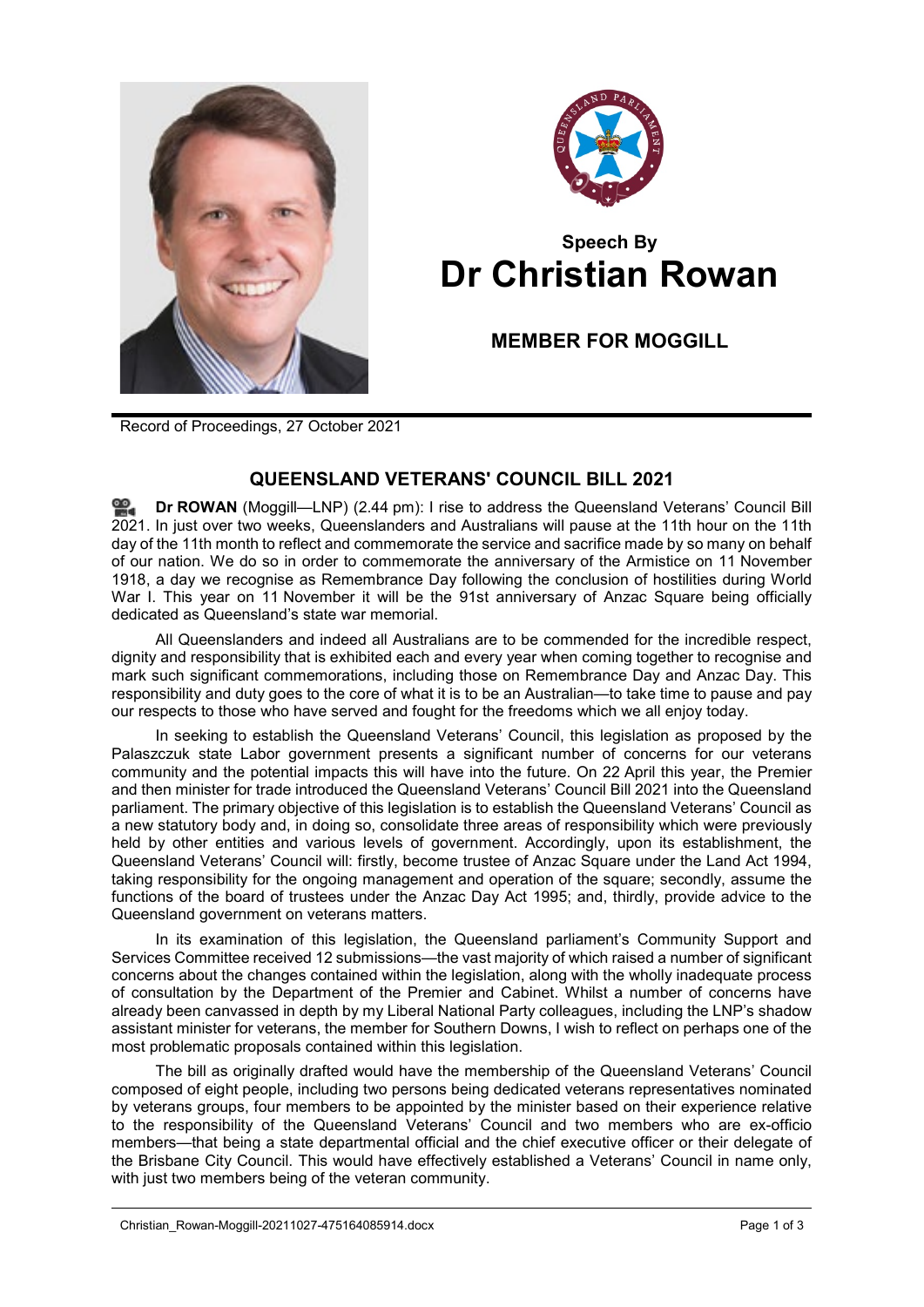Indeed, this very point was highlighted by former president of the Kenmore-Moggill RSL Sub-Branch, Mr Stewart Cameron CSC, Air Commodore now retired, in his personal submission to the committee, where he stated-

The name Queensland Veterans Council is a misnomer, as veterans will account for only one quarter its members. As five of the members of the council (and potentially six if an additional Chair is appointed by the Minister), veterans will essentially be nothing more than spectators with no real power to direct or control the decisions of the Council.

This should be seen in contrast to the ANZAC Day Trust, which has four members, all of whom are veterans.

Whilst I acknowledge the Queensland state government's response to recommendation No. 2 of the committee report, as articulated in the Liberal National Party statement of reservation, this does not go far enough and the bill should be further amended to require that the Queensland Veterans' Council be chaired by a representative of an ex-service organisation. This would further ensure that veterans have a strong voice on the council and provide the requisite leadership on veterans matters.

It must also be noted that there are substantial concerns within the veteran community with respect to the incorporation of the management and administration of Anzac Square, and this legislation primarily places the main task of the Queensland Veterans' Council of managing Anzac Square first and the welfare of veterans second.

Our veterans are the ultimate custodians and guardians of the legacy of the service and sacrifice that has been made on behalf of our state and nation. For over a century our veterans have been at the very core of our communities right across our state, diligently ensuring that we commemorate those who have served whilst also educating the next generation of Queenslanders about why that service and sacrifice has been so important. To that end, I wish to take this opportunity to acknowledge and thank the many men and women of the Kenmore-Moggill RSL Sub-Branch who have performed this duty with the utmost respect and diligence. Next month the Kenmore-Moggill RSL Sub-Branch will be hosting a 30th anniversary celebratory dinner in Bellbowrie which I look forward to attending and joining with other members of the local veteran community to formally recognise the outstanding work that has been achieved over these last three decades by the subbranch.

I would also like to take this opportunity to acknowledge some local residents and members who have given so much to the Kenmore-Moggill RSL Sub-Branch and the veteran community, including Lieutenant Colonel Rick Maher, President of the Kenmore-Moggill RSL Sub-Branch; Doug Pickering and Di Pickering, who currently serve as the secretary and vice-president respectively; and Chris Moon, who has done an outstanding job as the local commemorations officer for the Kenmore-Moggill RSL Sub-Branch.

I also acknowledge the service of Mr John Strachan OAM, who has made a significant contribution to the veteran community since first joining the Queensland RSL in 1984 and holding senior leadership roles including district president and district vice-president as well as state deputy president of RSL Queensland. Currently, he is also the protocol officer of the Anzac Day Parade committee.

I would also like to acknowledge the late Chris Stephens for his incredible contribution. As one local RSL member relayed to me recently, Chris Stephens represented the very best of a generation that we will probably never see again. In addition to his volunteer work through the Kenmore-Moggill RSL Sub-Branch, Chris also volunteered his time at the Wesley Hospital and at the Army Museum at Victoria Barracks. Chris never lost his sense of service and he served his community right up until his recent death. I offer my condolences to his wife, Janis, and their entire extended family.

I also take this opportunity to acknowledge the leadership and commitment shown by the Kenmore-Moggill RSL Sub-Branch as it continues to work towards establishing a local cadets unit. Listed as a key priority for the local veteran community, the formalisation of a local cadets unit will serve as a terrific vehicle to encourage and develop youth leadership whilst also engaging the next generation of Queenslanders and ensuring that the service and sacrifice of many made on behalf of our state and nation is secure into the future. I certainly am delighted to continue to offer my full support for this endeavour. I look forward to continuing to work with the Kenmore-Moggill RSL Sub-Branch and other local Liberal National Party representatives as well as Richard Ponsonby to see this vision of the subbranch become a reality.

As the state member for Moggill, I am fortunate to be able to work with and support a number of veterans and veteran organisations throughout the western suburbs of Brisbane. I also wish to recognise members of the Centenary Suburbs RSL Sub Branch and, in particular, Mal Lancaster PSM RFD with whom I met earlier this year about a number of veterans matters.

In closing, I thank all members of the Community Support and Services Committee of the 57th Parliament including the Liberal National Party deputy chair, the member for Burnett, as well as the member for Scenic Rim for their examination of the bill. I also thank all committee staff and the committee secretariat for their work in examining this legislation.